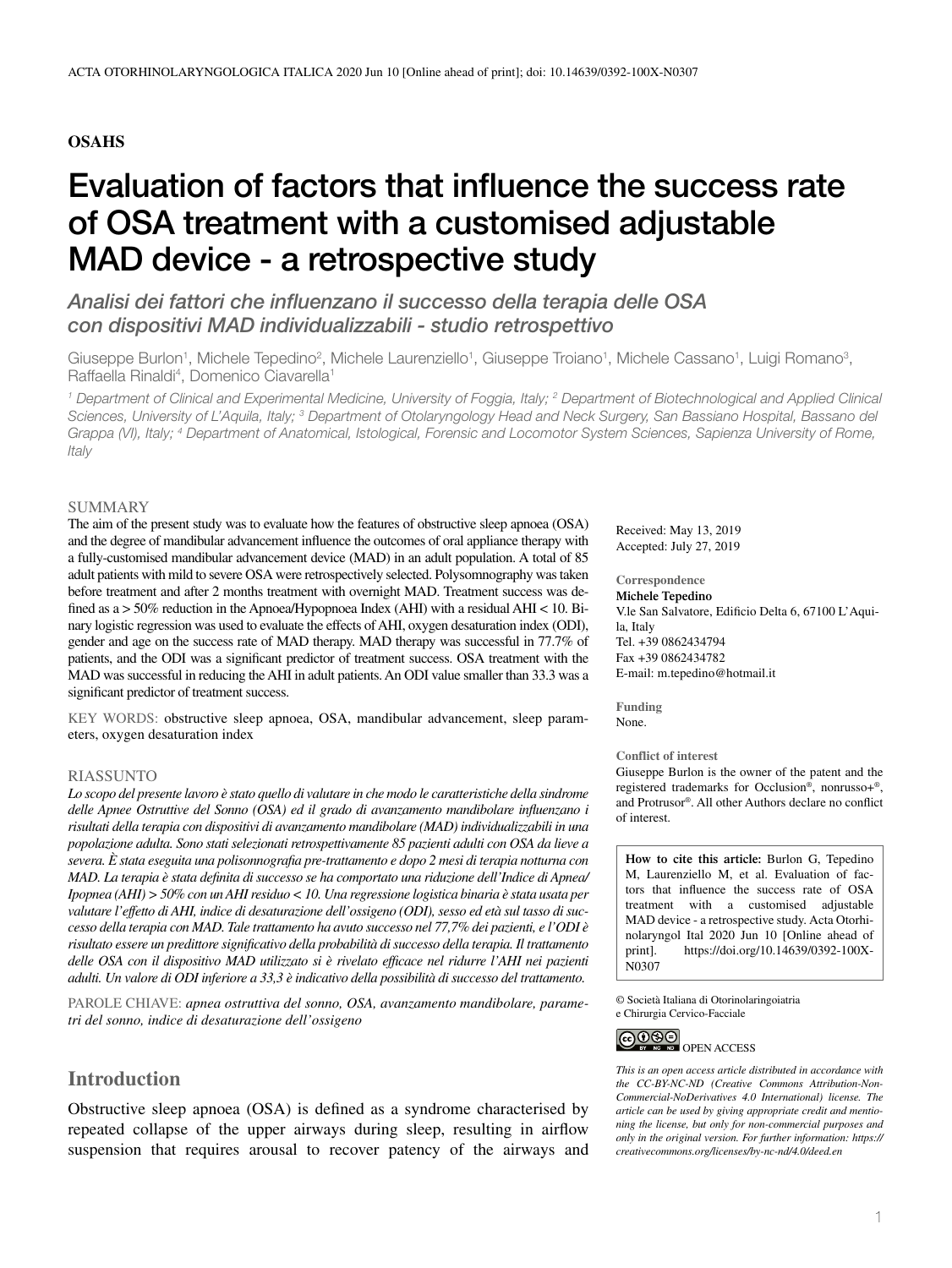normal breathing <sup>1</sup>. A diagnosis of OSA is confirmed after overnight polysomnography, when an Apnoea-Hypopnoea Index (AHI, number of apnoea/hypopnoea events per hour of sleep) greater than 5 and a complaint of daytime sleepiness are observed <sup>2</sup>. Hypoxaemia/hypercapnia derived from the reduced airflow, fragmented sleep caused by frequent arousals, exaggerated fluctuations in heart rhythm, blood pressure and intrathoracic pressure are responsible for severe sequelae like cardiovascular morbidity and mortality, neurocognitive impairment, systemic inflammation, increased risk of driving accidents and poorer quality of life<sup>3</sup>. It is a significant health-related problem that affects 5.9% of women and 12.5% of men in the general population over 40 years <sup>4</sup>. A study on an Italian population reported a prevalence of 2.7% in a range between 30 to 69 years of age<sup>5</sup>.

The treatment options for this kind of patients comprise behavioural changes (e.g., weight loss and reduced consumption of alcohol), sleep position training, continuous positive airway pressure (CPAP), mandibular advancement devices (MAD) and upper airway surgery. According to the Practice Parameters of Care of the American Academy of Sleep Medicine (AASM), CPAP is the gold standard for treatment of OSA in adult patients, particularly for moderate to severe cases <sup>6</sup>. CPAP therapy is currently provided by the Italian National Health Service, being introduced among the Essential Levels of Care since 2017. This welfare policy is based on a concept of health that has evolved considerably: it is no longer about being healthy and disease-free, but rather about thorough well-being from physical, psychological and social perspectives <sup>7</sup>. Thus, the Italian healthcare system guarantees potentially universal access to care, without any distinction of personal and social conditions. However, nonadherence to CPAP treatment is high  $\delta$ , and therefore MAD therapy is recommended by the AASM as a first-line treatment in mild to moderate OSA cases or as an alternative therapy for severe cases, non-compliant with CPAP<sup>6</sup>. A MAD acts by forcing the mandible to a forward position, thus increasing the upper airway's volume by widening the velopharynx, stabilising the soft palate and hyoid bone, stretching the tongue muscles and preventing the posterior rotation of the mandible <sup>9</sup>. Although CPAP is more effective in reducing the AHI, this difference is overcome by greater compliance and acceptance of MAD therapy 10,11.

The results of a systematic review demonstrated that different types of MADs have different efficacy in terms of mandibular protrusion and reduction of OSA events 12, with fully customisable devices showing superior performance 10. While there is consensus on a comparable efficacy in AHI reduction between CPAP and MAD in mild to moderate OSA patients, there is still some uncertainty regarding severe OSA patients: while some authors reported promising results for severe OSA patients 10, a systematic review of the relevant literature was unable to perform a subgroup analysis to evaluate the efficacy of MAD therapy related to OSA severity 11. In addition, the current literature provides only a limited number of studies that describe the amount of mandibular advancement, considered as an important factor for both treatment outcomes and side effects 13.

The aim of the present retrospective study was to evaluate how OSA features and the degree of mandibular advancement influence the outcomes of oral appliance therapy with a fully-customised MAD in an Italian adult population.

## **Materials and methods**

This retrospective study was carried according to the Strengthening the Reporting of Observational Studies in Epidemiology (STROBE) guidelines.

The records of OSA patients treated at a University Dental Clinic, from January 2011 to January 2018, were screened for the following inclusion criteria:

- Epworth Sleepiness Scale > 10;
- diagnosis of OSA confirmed by an overnight polysomnography;
- results of drug-induced sleep endoscopy (DISE) confirming the positive effect of mandibular advancement on airway obstruction;
- overnight MAD therapy with a fully-customisable device (Protrusor®, nonrusso+®, Dr Giuseppe Burlon, Belluno, Italy);
- age  $> 20$  years old;
- a follow-up of 2 months with polysomnographic evaluation;
- completeness of diagnostic records.

Exclusion criteria were: smoking habit, BMI greater than 34 kg/m2 , previous surgical treatment of the maxillofacial complex or the upper airway, presence of fixed oral appliance or mobile prosthetic rehabilitation, patients in treatment with CPAP or nCPAP, patients with severe cardiovascular disease, presence of temporomandibular joint disorder.

The procedures followed were in accordance with the Helsinki Declaration of 1975, as revised in 1983. The records were retrieved retrospectively, analyzed anonymously and patients signed written informed consent to participate to future research at the time that the records were taken. The Protocol was approved by the Ethics Committee of the University of L'Aquila, Italy (protocol no. 9032).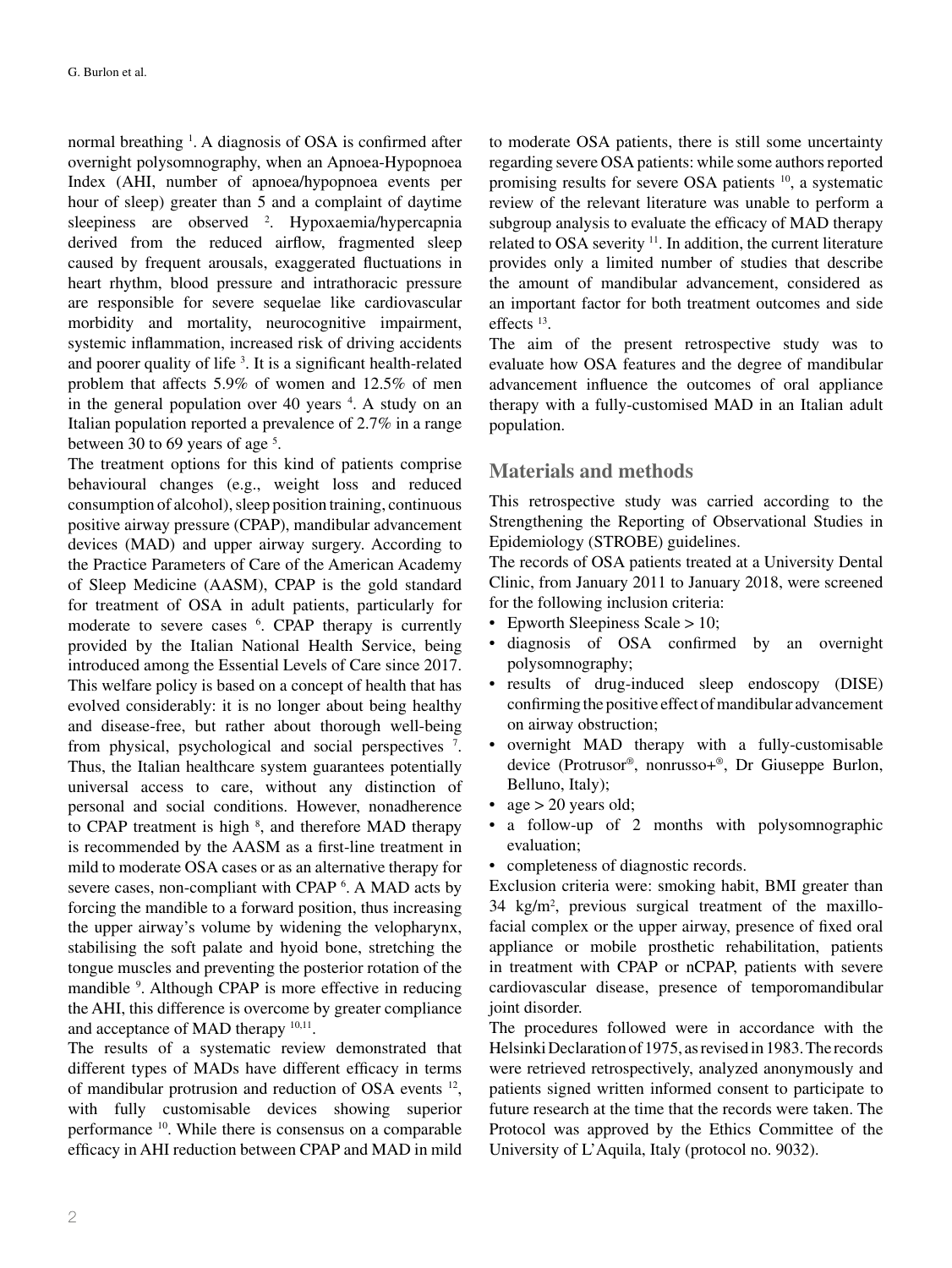To detect a moderate to small effect size (0.3) having a I type error of 0.05 and a power of 0.8, 64 subjects were needed 13.

For all patients, data on AHI and the 3% Oxygen Desaturation Index (3% ODI, number of desaturation events greater than 3% of the baseline value per hour of sleep) were retrieved from pre-treatment (T0) polysomnography. According to AASM guidelines, patients with an AHI between 5 and 15 were defined as mild OSA, patients with an AHI ranging between 15 and 30 were defined as moderate OSA, while those with an AHI greater than 30 were considered to have severe OSA<sup>2</sup>. For mild to moderate OSA patients, MAD therapy was the first-choice of treatment, while severe OSA patients started MAD therapy after non-adherence to CPAP therapy.

#### *Instrumental evaluation*

Each patient received complete overnight polysomnography (PSG). All subjects were evaluated for one night in a sleep laboratory using a portable device, the Embletta system (Flaga, Reykjavik, Iceland). The recording was performed after one night of adaptation to the hospital setting. The airflow was monitored by a nasal cannula and by an oral thermistor. The thoracic-abdominal movements of all subjects were detected through two piezoelectric belts. Overnight continuous recordings of oxygen saturation were obtained by finger pulse oximetry. Snoring was recorded by a microphone placed at the neck, and note was taken of ECG findings and sleep position.

Apnoea was defined as the cessation of airflow lasting 10 sec; and hypopnoea was defined as a discrete reduction (two-thirds) of airflow and/or abdominal rib-cage movements lasting 10 sec associated with  $a > 3\%$  decrease in oxygen saturation. The number of events per hour was obtained by dividing the total number of events by the total sleep time (TST) and was defined as the AHI. The oxygen desaturation index (ODI) was also measured, as were the number of arterial oxyhemoglobin saturation dips  $\geq 3\%$ . Nocturnal hypoxaemia was evaluated in terms of percentage of total sleep time with oxyhaemoglobin saturation < 90%. Sleep apnoea was defined using  $AHI \geq 10$  per hour. The test was repeated with oral appliance three months later in all patients.

Patient enrolled in the present study had previously had a DISE to evaluate the collapse area. In the operating room, electrocardiography, pulse oximetry, non-invasive blood pressure and bispectral index (BIS) were monitored. Propofol was used during DISE. Propofol 2 mg/kg was intravenously administrated at DISE start; 1 mg/kg was given for maintenance. The maximum dosage of propofol was 3 mg/kg. A flexible fiberoptic endoscope (Type ENF-

GP, Olympus Europe GmbH, Hamburg, Germany) was introduced by one experienced ENT surgeon in the awake patient to evaluate the awake upper airway state.

When target sedation was reached, a soft mandibular protrusion was produced by use of a protrusor appliance.

### *The device*

The MAD used for the present study is a customisable and adjustable device. It is composed of two resin splints connected by two threaded titanium bars with two titanium screw each, which constitutes the protrusive component of the device (Figs. 1, 2). The head of the titanium screws allows for lateral movements of the mandible, while keeping the mandible in a forward and lower position. The titanium bars have laser marks every 2 mm to facilitate the titration of the degree of mandibular advancement.

#### *Treatment protocol*

All patients were instructed to wear the MAD: an initial mandibular advancement of 70% of the total possible



Figure 1. The Protrusor<sup>®</sup> MAD device. It is made of two resin splints connected by two threaded titanium bars, which can be regulated to reach the desired amount of mandibular advancement. A chip for compliance monitoring is embedded in the lower resin splint.



Figure 2. The Protrusor<sup>®</sup> MAD device in place after individual titration.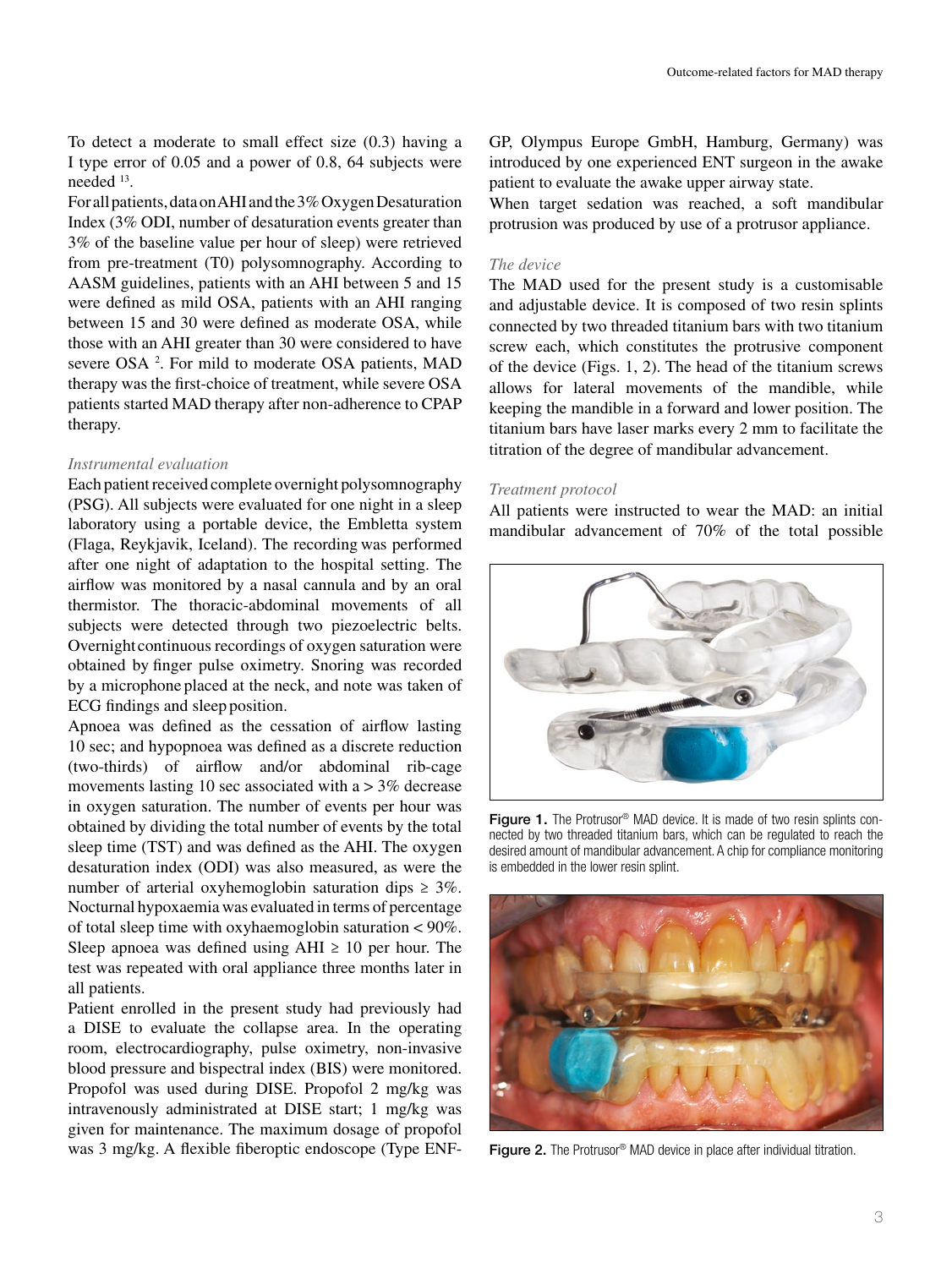protrusive movement was set using and intraoral gauge (Occlusion®, nonrusso+®, Dr Giuseppe Burlon, Belluno, Italy) (Fig. 3). During the following visits every 15 days, the therapeutic mandibular protrusion was adjusted on an individual basis with 1 or 2 mm increments, until the most comfortable position that allowed improvement of symptoms was reached: this position was established based on the symptoms reported by patients and their bed partner. The amount of the final mandibular advancement was recorded for each patient as a percentage of the maximal protrusive movement achievable.

Post-treatment (T1) AHI and 3% ODI values were retrieved from another polysomnography after a period of 2 months of treatment.

The therapy was considered successful based on the residual AHI value: patients showing ≥ 50% AHI reduction compared to baseline and a T1 AHI  $\leq 10$  were considered good responders. On the other hand, patients showing a reduction  $< 50\%$  of AHI, but with a residual AHI  $> 10$  were considered bad responders and unsuccessful cases.

#### *Statistical analysis*

For AHI and 3% ODI values, the T1-T0 difference was also calculated and reported both as a raw value and a percentage of the T0 value. Descriptive statistics and overall success rate were calculated. A Shapiro-Wilk normality test was used to evaluate the distribution of all variables. Binary logistic regression was performed to study the effects of age, gender, AHI value at T0, ODI 3% at T0, and mandibular advancement on being classified as a good or a bad responder. The predictors were included in the model with a forward stepwise method. The first type error was set as  $P < 0.05$ .

## **Results**

Complete records for 85 patients were available out of the 150 initially screened; the remaining incomplete diagnostic records of the other subjects were excluded from further study. The study sample was composed of 72 males (mean age  $55.3 \pm 12.3$ ) and 13 females (mean age  $65.5 \pm 7.9$ ); other demographic characteristics are reported in Table I. Based on the T0 AHI value, 26 patients were classified as mild OSA, 36 patients as moderate OSA, and 23 patients as severe OSA.

Descriptive statistics are reported in Table I. According to the criteria reported in the Materials and methods, 66 patients were considered good responders and 19 patients poor responders. Therefore, the treatment was considered successful in 77.7% of patients. All patients showed good compliance with MAD therapy. Some of



Figure 3. The Occlusion<sup>®</sup> device used to register the ideal mandibular protrusion, and to transfer the desired mandibular position to the dental laboratory for manufacturing the MAD device.

the severe OSA patients who initially refused CPAP, but whose MAD therapy was unsuccessful, returned to CPAP therapy after the period considered for the present study. No side effects on the temporo-mandibular joint (TMJ) were reported by any patient.

The logistic model was able to correctly predict 81.2% of cases. The regression model included only the variables ODI 3% at T0 and the Constant (Tab. II), whereas the other predictors were not significant and were excluded by the forward stepwise method (Tab. III). The odds ratio for the ODI 3% variable was 0.92, meaning that a 1-point decrease of ODI multiplies the odds of being a good responder by 0.92. The calculated critical value for ODI 3% was ODI < intercept/coefficient < 3.36/0.09 < 33.3. Therefore, an ODI value smaller than 33.3 was needed to be classified as a good responder.

## **Discussion**

MADs are a valuable treatment modality for patients with OSA: several reports have confirmed they are associated with improvement in the quality of life, daytime sleepiness, cardiac autonomic function 14, and functional and cognitive outcomes that are comparable to CPAP therapy 11. The results of the present study showed that MAD therapy with the customised adjustable device studied can successfully treat 77.7% of adult patients. Comparing our data with the existing literature is not simple because there is large heterogeneity in the parameters used to consider a treatment successful or not<sup>3</sup>. Some authors reported a success (defined as post-treatment AHI  $< 10$ ) rate of 72% when using a customised non-adjustable MAD 15. Other authors observed clinical success (defined as post-treatment AHI  $< 10$ ) in 54% of adult patients 16. Fernandez-Julian et al. reported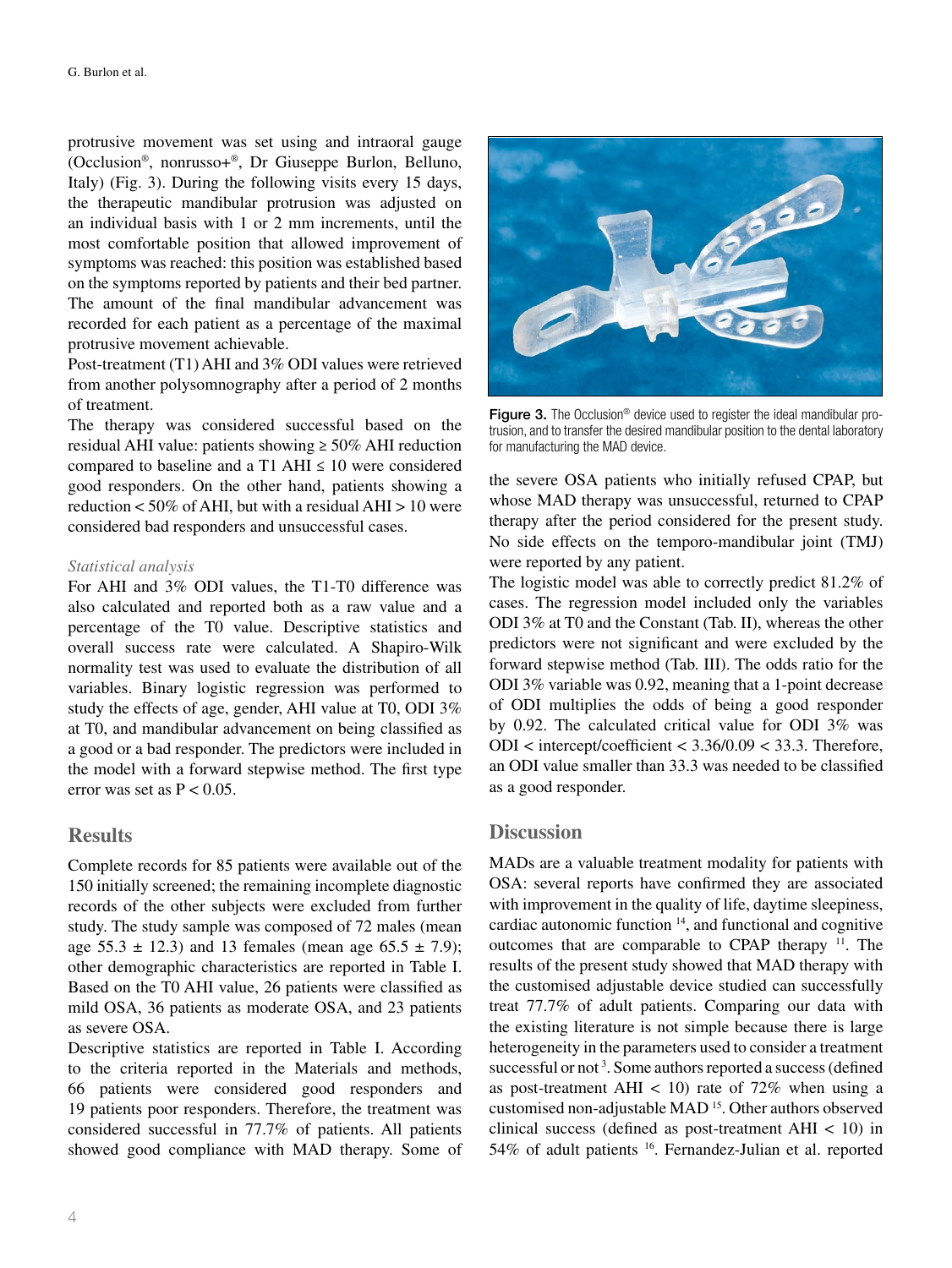|                 | Good responders ( $n = 66$ ) |          | Poor responders ( $n = 19$ ) |          |  |
|-----------------|------------------------------|----------|------------------------------|----------|--|
|                 | Mean $\pm$ SD                | P value* | Mean $\pm$ SD                | P value* |  |
| Age (y)         | $55.9 \pm 12.4$              | 0.012    | $59.9 \pm 11.3$              | 0.108    |  |
| AHI TO          | $19.9 \pm 12.3$              | < 0.001  | $31.2 \pm 11.1$              | 0.900    |  |
| AHI T1          | $3.7 \pm 3.4$                | < 0.001  | $18.1 \pm 10.2$              | < 0.001  |  |
| AHI T1-T0       | $-16.1 \pm 11.9$             | < 0.001  | $-13.1 \pm 10.9$             | 0.661    |  |
| AHI T1-T0 %     | $69.6 \pm 24.4$              | < 0.001  | $63.6 \pm 28.7$              | 0.012    |  |
| 3%0DI TO        | $18.8 \pm 10.6$              | 0.011    | $30.6 \pm 12.1$              | 0.713    |  |
| 3%0DI T1        | $5.1 \pm 3.9$                | < 0.001  | $20.8 \pm 12.3$              | 0.293    |  |
| 3%0DI T1-T0     | $-13.2 \pm 10.9$             | 0.002    | $-9.8 \pm 13.5$              | 0.168    |  |
| 3% ODI T1-T0 %  | $66.5 \pm 22.9$              | 0.006    | $54.1 \pm 30.3$              | 0.075    |  |
| Advancement (%) | $80.1 \pm 14.9$              | < 0.001  | $77.9 \pm 15.6$              | 0.105    |  |

Table I. Descriptive statistics for good responders and bad responders.

*\*: P value from the Shapiro-Wilk normality test.*

| <b>Table II.</b> Stepwise binary logistic regression ( $n = 85$ ). |         |      |       |    |         |        |                   |              |
|--------------------------------------------------------------------|---------|------|-------|----|---------|--------|-------------------|--------------|
|                                                                    | B       | S.E. | Wald  | df |         | Exp(B) | 95% CI for Exp(B) |              |
|                                                                    |         |      |       |    |         |        | Lower             | <b>Upper</b> |
| 3% ODI TO                                                          | $-0.09$ | 0.03 | 11.24 |    | 0.001   | 0.92   | 0.87              | 0.96         |
| Constant                                                           | 3.36    | 0.74 | 20.62 |    | < 0.001 | 28.8   |                   |              |

Table III. Variables excluded from the binary logistic regression model  $(n = 85)$ .

|                           | <b>Score</b> | Df | P value |
|---------------------------|--------------|----|---------|
| Age                       | 3.079        |    | 0.079   |
| Gender                    | 0.085        |    | 0.770   |
| AHI TO                    | 0.155        |    | 0.694   |
| Advancement %             | 1.384        |    | 0.239   |
| <b>Overall statistics</b> | 4.935        |    | 0.294   |

successful (AHI< 10 and Epworth Sleepiness Score < 10) treatment in 50% of adult patients with moderate to severe OSA<sup>3</sup>. Mints et al. showed a higher success (defined as post-treatment AHI  $< 10$ ) rate of 80% using a customised adjustable appliance in a sample of 510 patients comprising mild, moderate and severe OSA <sup>10</sup>, and concluded that treatment success is not dependent on the baseline degree of severity of OSA. This finding is in contrast with our results: a significant ( $P = 0.001$ ) effect of baseline 3% ODI value on treatment success was found (Tab. II). Higher values of 3% ODI predicted an unsuccessful treatment outcome, with a calculated threshold value of 33.3 oxygen desaturation events per hour of sleep. The 3% ODI value was a stronger predictor than the AHI value, the latter being excluded from the regression model due to collinearity (0.792) with the 3% ODI variable.

These results appear to confirm current guidelines suggesting MAD treatment as the first choice therapy for mild to moderate OSA patients, and as an alternative to CPAP for severe OSA<sup>11</sup>. The main advantage of MADs, even in severe OSA patients, is its significantly higher compliance and self-reported usage compared to CPAP 11.

On the other hand, OSA treatment with MAD is also associated with some side effects. In the short term, muscular and articular tenderness, gingival irritation, mouth dryness and excessive salivation can occur: these side effects can be easily managed and even prevented <sup>17</sup>. Regarding TMJ pain, it has been reported in the literature in 12.5% of patients, and usually manifests in the early phases of treatment 18. A study on FEM models revealed that the TMJ does not experience significant stress, regardless of the amount of mandibular advancement, suggesting that the TMJ discomfort referred by patients could be due to altered muscle dynamics, since the forward posturing of the mandible increases muscular activity 19,20.

On the other hand, long-term side effects are more complex and involve skeletal and dental modifications. The mechanism behind these changes is the same as those described for orthodontic functional appliances: when the muscles are stretched by the device due to the forward posturing of the mandible, forces are transmitted to the bones and the teeth, and the long duration of these forces produces changes in skeletal morphology and teeth position 21. The dental and skeletal changes are progressive, and thus patients should be monitored over time, and are also dependent on the duration of the MAD therapy 13. In the present study, no relevant short-term side-effects were reported, while long-term effects could not be evaluated.

Regarding the amount of mandibular advancement, the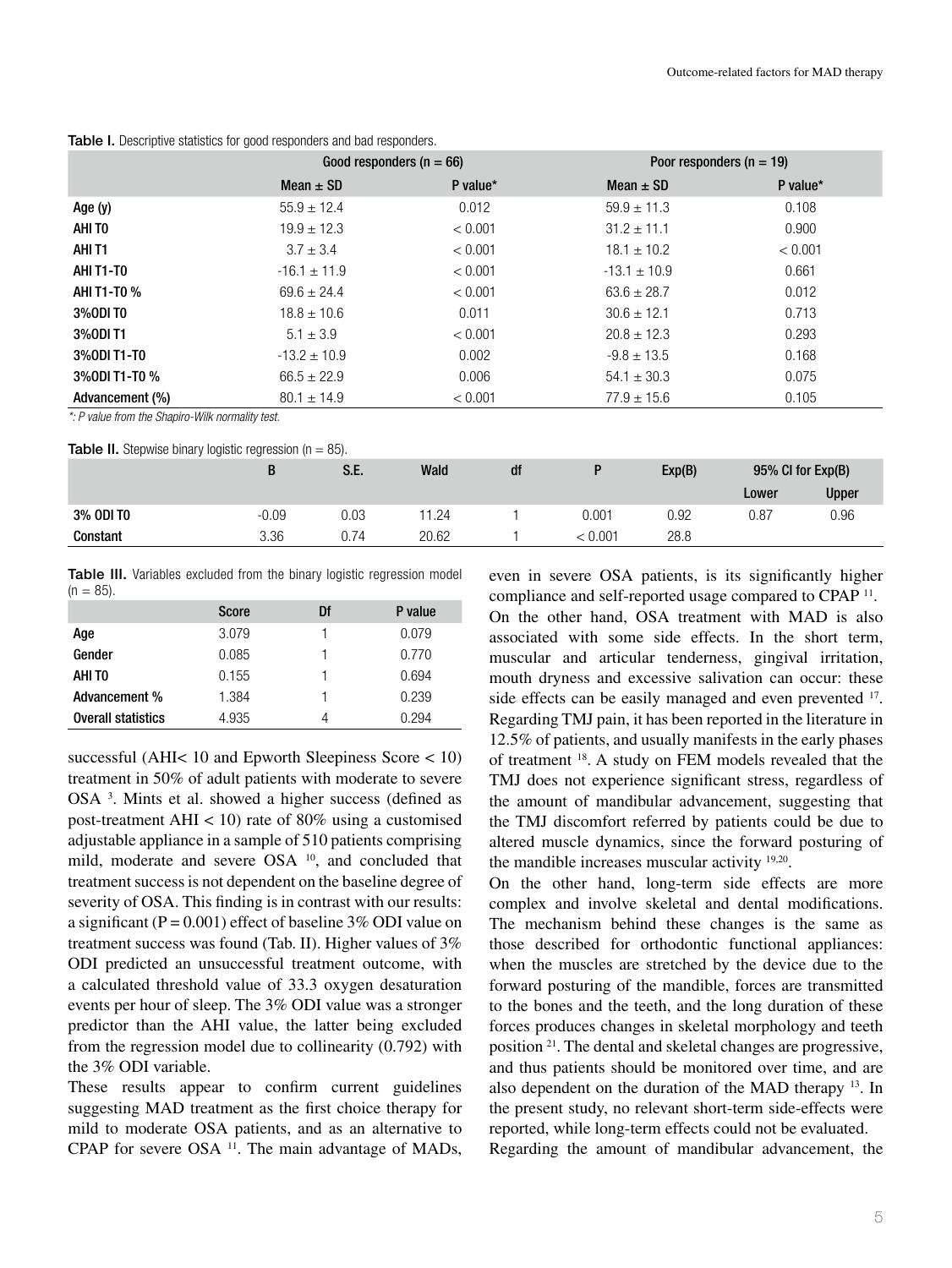present study demonstrated that this is not a parameter that influences clinical outcomes of therapy (Tab. III). On the contrary, some authors reported that greater mandibular advancements were more effective in improving polysomnographic parameters 22,23. However, Lamont et al. observed that for some OSA patients, excessive mandibular advancement causes an increase in airway obstruction 24. Other authors recommended MAD treatment with an advancement of no more than 50% of the maximum protrusive movement, because greater advancements did not produce further improvements in AHI reduction 25. The results of the present study seem to confirm that titration of mandibular advancement through subsequent steps is important, because each patient has their own therapeutic mandibular position that should be recognised, a position that does not necessarily coincide with the maximum achievable protrusion 12.

Other factors like the patient's age and gender were not significant predictors of the success of MAD treatment, confirming the findings of other studies<sup>3</sup>.

The main limitation of the present study is its retrospective nature. We took care to avoid any selection bias, and all patients with incomplete records were excluded. Another limitation is the short follow-up, which precludes us from making statements on the long-term success of MAD therapy with the proposed device. Possible future improvements of the present protocol could be evaluation of other patient related parameters such as body mass and neck circumference  $26$ , and assessment of quality of life, since other parameters in addition to AHI can explain the clinical success of therapy 3,27. Further studies could also take into account skeletal features 28,29 and volumetric assessment of the upper airway 30,31.

## **Conclusions**

The MAD studied was effective in reducing the AHI value below 10 in 77.7% of patients in a population of adults with mild to severe OSA. The main predictor of the success of MAD treatment was a 3% ODI value below 33.3.

## **References**

- Pillar G, Shehadeh N. Abdominal fat and sleep apnea: the chicken or the egg? Diabetes Care 2008;31(Suppl 2):2008. [https://doi.](https://doi.org/10.2337/dc08-0715) [org/10.2337/dc08-0715](https://doi.org/10.2337/dc08-0715)
- Berry R, Brooks R, Gamaldo C, et al. The AASM Manual for the scoring of sleep and associated events: rules, terminology and technical specifications. Version 2.2 Darien, IL: American Academy of Sleep Medicine; 2015. [https://aasm.org/resources/pdf/scoring-manu](https://aasm.org/resources/pdf/scoring-manual-preface.pdf)[al-preface.pdf](https://aasm.org/resources/pdf/scoring-manual-preface.pdf)
- <sup>3</sup> Fernández-Julián E, Pérez-Carbonell T, Marco R, et al. Impact of an oral appliance on obstructive sleep apnea severity, quality of life, and biomarkers. Laryngoscope 2018;128:1720-6.<https://doi.org/10.1002/lary.26913>
- <sup>4</sup> Heinzer R, Marti-Soler H, Haba-Rubio J. Prevalence of sleep apnoea syndrome in the middle to old age general population. Lancet Respir Med 2016;4:e5-6. [https://doi.org/10.1016/S2213-2600\(16\)00006-0](https://doi.org/10.1016/S2213-2600(16)00006-0)
- <sup>5</sup> Cirignotta F, D'Alessandro R, Partinen M, et al. Prevalence of every night snoring and obstructive sleep apnoeas among 30-69-year-old men in Bologna, Italy. Acta Neurol Scand 1989;79:366-72. [https://](https://doi.org/10.1111/j.1600-0404.1989.tb03802.x) [doi.org/10.1111/j.1600-0404.1989.tb03802.x](https://doi.org/10.1111/j.1600-0404.1989.tb03802.x)
- <sup>6</sup> Kushida CA, Morgenthaler TI, Littner MR, et al. Practice parameters for the treatment of snoring and Obstructive Sleep Apnea with oral appliances: an update for 2005. Sleep 2006;29:240-3. [https://doi.](https://doi.org/10.1093/sleep/29.2.240) [org/10.1093/sleep/29.2.240](https://doi.org/10.1093/sleep/29.2.240)
- Rinaldi R. Health in the 21<sup>st</sup> Century: new rights come to the fore? Clin Ter 2018;169:e149-50.<https://doi.org/10.7417/T.2018.2070>
- <sup>8</sup> Weaver TE, Grunstein RR. Adherence to continuous positive airway pressure therapy: the challenge to effective treatment. Proc Am Thorac Soc 2008;5:173-8.<https://doi.org/10.1513/pats.200708-119MG>
- <sup>9</sup> Chan ASL, Sutherland K, Schwab RJ, et al. The effect of mandibular advancement on upper airway structure in obstructive sleep apnoea. Thorax 2010;65:726-32. <https://doi.org/10.1136/thx.2009.131094>
- Mintz SS, Kovacs R. The use of oral appliances in obstructive sleep apnea: a retrospective cohort study spanning 14 years of private practice experience. Sleep Breath 2018;22:541-6. [https://doi.org/10.1007/](https://doi.org/10.1007/s11325-018-1643-5) [s11325-018-1643-5](https://doi.org/10.1007/s11325-018-1643-5)
- <sup>11</sup> Schwartz M, Acosta L, Hung YL, et al. Effects of CPAP and mandibular advancement device treatment in obstructive sleep apnea patients: a systematic review and meta-analysis. Sleep Breath 2018;22:555-68. <https://doi.org/10.1007/s11325-017-1590-6>
- <sup>12</sup> Ahrens A, McGrath C, Hägg U. A systematic review of the efficacy of oral appliance design in the management of obstructive sleep apnoea. Eur J Orthod 2011;33:318-24.<https://doi.org/10.1093/ejo/cjq079>
- Bartolucci ML, Bortolotti F, Martina S, et al. Dental and skeletal longterm side effects of mandibular advancement devices in obstructive sleep apnea patients: a systematic review with meta-regression analysis. Eur J Orthod 2019;41:89-100. [https://doi.org/10.1093/ejo/cjy036](https://doi.org/10.1093/ejo/cjy036
)
- <sup>14</sup> Glos M, Penzel T, Schoebel C, et al. Comparison of effects of OSA treatment by MAD and by CPAP on cardiac autonomic function during daytime. Sleep Breath 2016;20:635-46. [https://doi.org/10.1007/](https://doi.org/10.1007/s11325-015-1265-0) [s11325-015-1265-0](https://doi.org/10.1007/s11325-015-1265-0)
- Marklund M, Stenlund H, Franklin KA. Mandibular advancement devices in 630 men and women with obstructive sleep apnea and snoring: tolerability and predictors of treatment success. Chest 2004;125:1270-8.<https://doi.org/10.1378/chest.125.4.1270>
- <sup>16</sup> Yoshida K. Effects of a mandibular advancement device for the treatment of sleep apnea syndrome and snoring on respiratory function and sleep quality. Cranio 2000;18:98-105. [https://doi.org/10.1080/08](https://doi.org/10.1080/08869634.2000.11746120) [869634.2000.11746120](https://doi.org/10.1080/08869634.2000.11746120)
- de Almeida FR, Lowe AA, Tsuiki S, et al. Long-term compliance and side effects of oral appliances used for the treatment of snoring and obstructive sleep apnea syndrome. J Clin Sleep Med 2005;1:143-52.
- Cistulli PA, Gotsopoulos H, Marklund M, et al. Treatment of snoring and obstructive sleep apnea with mandibular repositioning appliances. Sleep Med Rev 2004;8:443-57. [https://doi.org/10.1016/j.](https://doi.org/10.1016/j.smrv.2004.04.002) [smrv.2004.04.002](https://doi.org/10.1016/j.smrv.2004.04.002)
- <sup>19</sup> Heidsieck DSP, Koolstra JH, de Ruiter MHT, et al. Biomechanical effects of a mandibular advancement device on the temporomandibular joint. J Cranio-Maxillofacial Surg 2018;46:288-92. [https://doi.](https://doi.org/10.1016/j.jcms.2017.11.015) [org/10.1016/j.jcms.2017.11.015](https://doi.org/10.1016/j.jcms.2017.11.015)
- <sup>20</sup> Di Palma E, Tepedino M, Chimenti C, et al. Effects of the functional orthopaedic therapy on masticatory muscles activity. J Clin Exp Dent 2017;9:e886-91. <https://doi.org/10.4317/jced.53986>
- <sup>21</sup> Kinzinger GSM, Lisson JA, Frye L, et al. A retrospective cephalometric investigation of two fixed functional orthodontic appliances